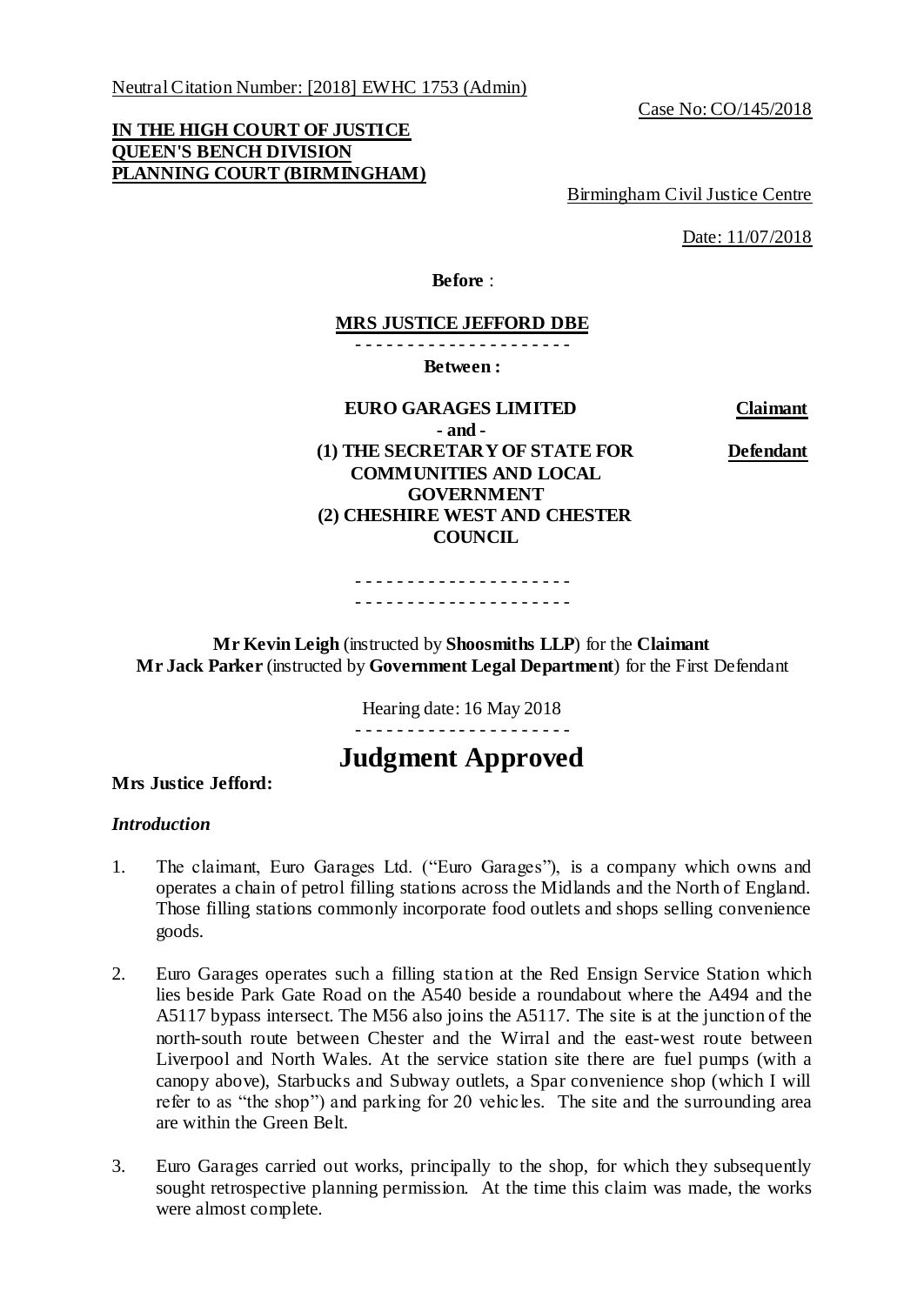- 4. The nature of the works is uncontroversial and can be described as follows:
	- (i) a storage area was created on one side of the shop surrounded by close boarded fencing with a link to the shop. A storage container was placed in the storage area. The area had previously contained an LPG storage tank surrounded by palisade fencing.
	- (ii) A side extension was added to the shop to relocate an external ATM with internal storage space behind for the shop and a new entrance, the old entrance becoming a window. Previously this area had been occupied by a storage container.
- 5. Euro Garages sought retrospective planning consent for these works: the storage area was the subject matter of application 17/00885/FUL and the side extension the subject matter of application 17/00657/FUL. Both applications were refused on the basis that they involved inappropriate development within the Green Belt.
- 6. Euro Garages appealed. The storage area was the subject matter of appeal A0665/W/17/3181400 and the extension was the subject matter of appeal A0665/W/17/3181397. After the original applications had been refused but before the appeals, Euro Garages realised that what had been built did not match the drawings accompanying the original applications in all details. In the appeals, therefore, Euro Garages sought permission for what was in the drawings on the basis that, if permission was granted, it would alter what had already been built.
- 7. The appeals were made under section 78 of the Town and Country Planning Act 1990 to the first defendant, the Secretary of State for Housing Communities and Local Government, and transferred by the Secretary of State to an Inspector. The appeal was dealt with by written representations to the Inspector who also undertook an accompanied site visit.
- 8. The Inspector's decision letter was issued on 29 November 2017 and the Inspector refused the appeals and refused to grant planning permission. Euro Garages then made this claim to quash the Inspector's decision under section 288 of the Town and Country Planning Act 1990 on the grounds principally that the decision is not within the powers of the Act, and alternatively that a relevant requirement has not been complied with. Permission was granted on 16 February 2018. The Secretary of State has contested this challenge to the Inspector's decision. The second defendant Council informed the court that it did not contest the claim and would not be represented at the hearing before me.

#### *General principles*

- 9. The applicable general principles were not in dispute between the parties. In summary:
	- (i) a challenge under s.  $288(1)(b)(i)$  to the validity of a decision on the grounds that it is not within the powers of the Act is made on the same basis as would be a claim for judicial review.
	- (ii) The reasons in the decision letter must be adequate, clear and intelligible so that the person against whom the decision is made may understand why he lost,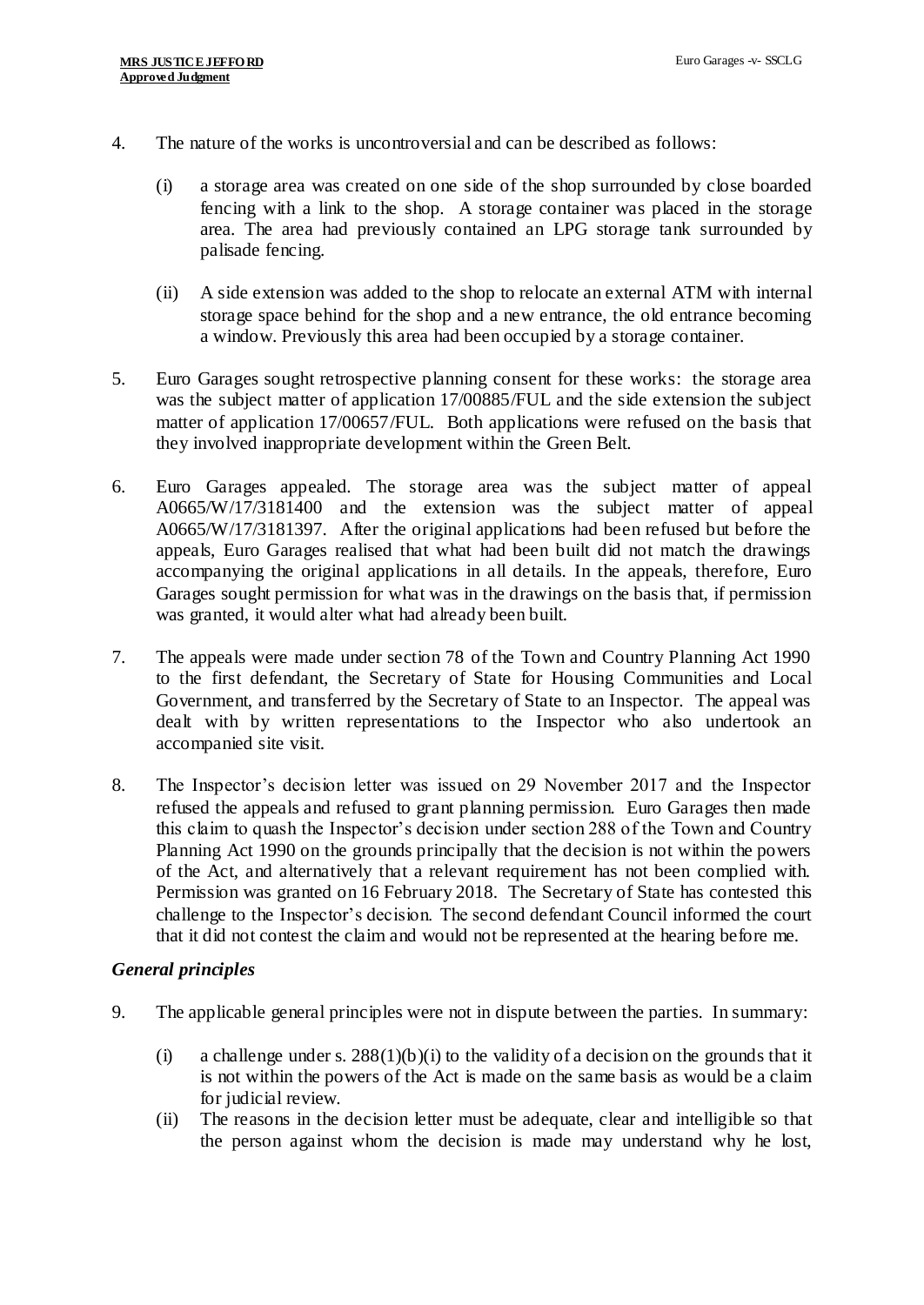ascertain whether the decision maker erred in law, and decide what he may lawfully do in the light of the decision.

10. For the latter propositions, counsel helpfully referred me to the speech of Lord Brown in *South Bucks District Council v Porter (No.2)* [2004] UKHL 33 at [36]:

*"The reasons for a decision must be intelligible and they must be adequate. They must enable the reader to understand why the matter was decided as it was and what conclusions were reached on the "principal important controversial issues", disclosing how any issue of law or fact was resolved. Reasons can be briefly stated, the degree of particularity required depending entirely on the nature of the issues falling for decision. The reasoning must not give rise to any substantial doubt as to whether the decision-maker erred in law, for example by misunderstanding some relevant policy or some other important matter or by failing to reach a rational decision on relevant grounds. But such adverse inference will not readily be drawn. The reasons need refer only to the main issues in the dispute, not to every material consideration. They should enable disappointed developers to assess their prospects of obtaining some alternative development permission, or, as the case may be, their unsuccessful opponent to understand how the policy or approach underlying the grant of permission may impact upon future such applications. Decision letters must be read in a straightforward manner, recognising that they are addressed to parties well aware of the issues involved and the arguments advanced. A reasons challenge will only succeed if the party aggrieved can satisfy the court that he had genuinely been substantially prejudiced by the failure to provide an adequately reasoned decision."* 

I set out this passage in full because it is pertinent not only to a reasons challenge but to the way in which the Decision Letter should be read – that is in a straightforward manner and in context.

#### *The National Planning Policy Framework*

- 11. Before I turn to the Inspector's decision, it is convenient to set out the relevant provisions of the National Planning Policy Framework ("NPPF") which provided the basis for that decision.
- 12. Under the heading Protecting Green Belt land, the NPPF says this:
	- "79. The government attaches great importance to green belts. The fundamental aim of Green Belt policy is to prevent urban sprawl by keeping land permanently open; the essential characteristics of Green Belts are that openness and their permanence.
	- 80. Green Belt serves five purposes:
		- to check the unrestricted sprawl of the large built-up areas;
		- to prevent neighbouring towns merging into one another;
		- to assist in safeguarding the countryside from encroachment;
		- to preserve the setting and special character of historic towns;
		- to assist in urban regeneration, by encouraging the recyc ling derelict and land.

…..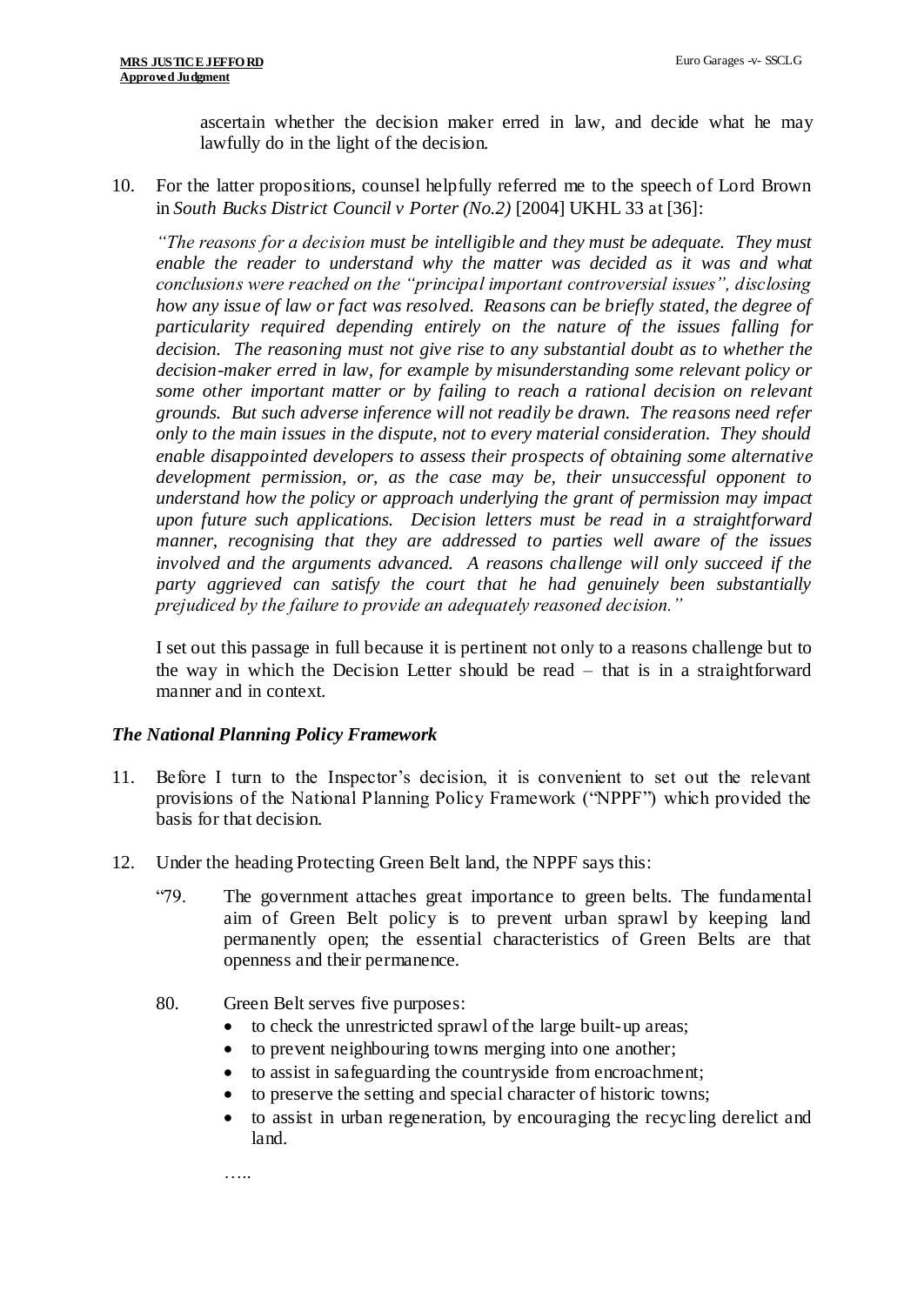- 87. As with previous Green Belt policy, inappropriate development is, by definition, harmful to the Green Belt and should not be approved except in very special circumstances.
- 89. A local planning authority should regard the construction of new buildings as inappropriate in Green Belt. Exceptions to this are:
	- [1] buildings for agriculture and forestry;
	- [2] provision of appropriate facilities for outdoor sport, outdoor recreation and the cemeteries, so long as it preserves the openness of the Green Belt and does not conflict with the purposes of including land within it;
	- [3] the extension or alteration of a building provided that it does not result in disproportionate additions over and above the size of the original building;
	- $\bullet$  [4] the replacement of a building, provided the new building is in the same use and not materially larger than the one it replaces;
	- [5] limited infilling in villages, and limited affordable housing for local community needs under policies set out in the Local Plan; or
	- [6] limited infilling or the partial or complete redevelopment of previously developed sites (brownfield land), whether redundant or in continuing use (excluding temporary buildings), which would not have a greater impact on the openness of the Green Belt and the purpose of including land within it than the existing development.
- 90. Certain other forms of development are not inappropriate in Green Belt provided they preserve the openness of the Green Belt and do not conflict with the purposes of including land in the Green Belt. These are:
	- mineral extraction;
	- engineering operations;
	- local transport infrastructure which can demonstrate a requirement for a Green Belt location;
	- the re-use of buildings provided that the buildings are of permanent and substantial construction; and…"

For ease of reference I have numbered the bullet points that appear in the paragraphs of the NPPF.

13. It was common ground that the policy is not to be interpreted as if it were a statute. It was also, however, common ground at the hearing before me that the interpretation of policy was an objective matter for the court to determine: see *Tesco Stores Ltd v Dundee* [2012] UKSC 13. The further decision of the Supreme Court in *Hopkins Homes Ltd. v Secretary of State for Communities and Local Government* [2017] UKSC 37 [22]-[26] emphasises that the role of the court should not be overstated; that the court should start at least from the presumption that specialist planning inspectors will have understood the policy framework correctly; and that it is important to distinguish between issues of interpretation (suitable for judicial analysis) and issues of judgment in the application of policy, which can, in the normal course, only be challenged if irrational or perverse.

## *The decision letter*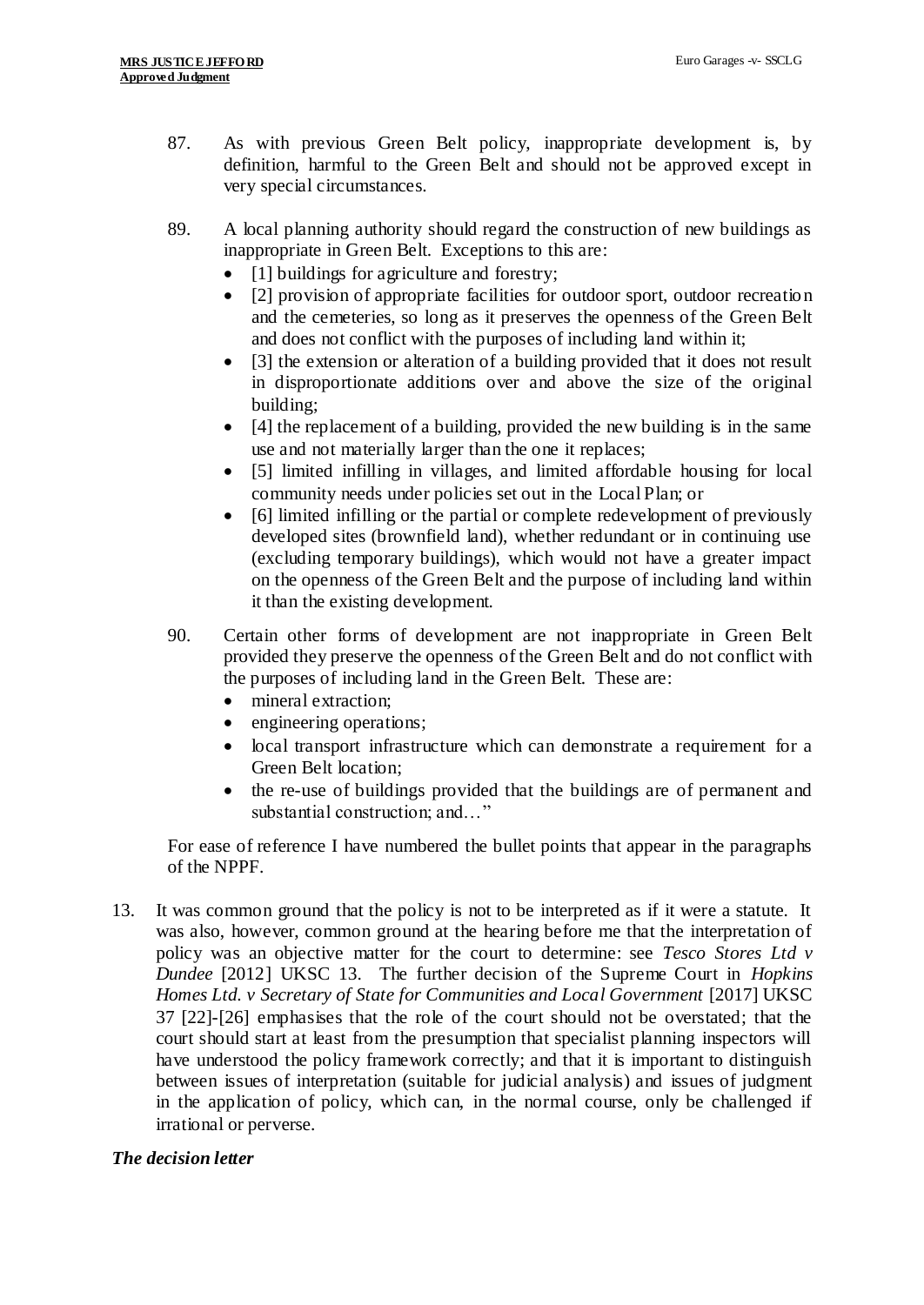- 14. In the Decision Letter, the Inspector identified the main issues as being:
	- (i) whether or not the proposed developments would be inappropriate development in the Green Belt for the purposes of the development plan and the National Planning Policy Framework (the Framework);
	- (ii) the effect of the proposed developments on the openness of the Green Belt and the purpose of including land within it; and
	- (iii) if the development was inappropriate, whether that was outweighed by other considerations, so as to amount to the very special circumstances necessary to justify it.

No criticism can be made of that identification of the issues.

- 15. The Inspector identified paragraphs 89 and 90 of the NPPF as the relevant paragraphs. She recorded that the parties agreed that, whilst the volume and floor area of the two proposed developments was limited as a result of previous extensions to the building, both on their own and cumulatively they would represent disproportionate additions to the building so that they would not fall within the exception in bullet point [3] under paragraph 89.
- 16. The decision, therefore, focussed on bullet point [6]. The Inspector considered that the extension with a floor area of  $61 \text{ m}^2$  and the storage area with a floor area of 22.4 m<sup>2</sup> would be "limited infilling". As she then said, to fall within the exception in this bullet point, the development must also not have a greater impact on the openness of the Green Belt and the purposes of including land within it.
- 17. Her analysis and reasoning continued as follows:

*"13. Openness is an essential characteristic of the Green Belt. It can be taken as the absence of building and development. Whether harm is caused to openness depends on a variety of factors such as the scale of the development, its locational context and its spatial and/or visual implications.*

*14. The appellant's photographic evidence shows that the container would be located in an area that was formerly surrounded by palisade fencing and contained two LPG storage tanks that were around 3.5 m in height, as well as being used for bin storage. Although not as high as these tanks, the overall scale and mass of the container is greater than them, and the proposed 2.6m timber fencing surrounding the container is not as open as the previous palisade fencing.*

*15. The appellant has indicated that the extension to the shop building would be located in an area that was formerly occupied by a storage container. However, no details have been provided of how large this container was, how long it had been there, or when it was removed. In the absence of any evidence to the contrary, on the basis that this was a standard sized container, I consider that the scale and mass of the proposed extension is likely to be slightly greater than that of a container.*

*16. In addition, the appellant has calculated that overall the appeal scheme would result in a 9.2% increase in floor area, and a 5% increase in volume on the existing filling station, shop and Starbucks building. Whilst these may be relatively small*  increases, the scale and mass of the resulting building would still be greater than at *present.*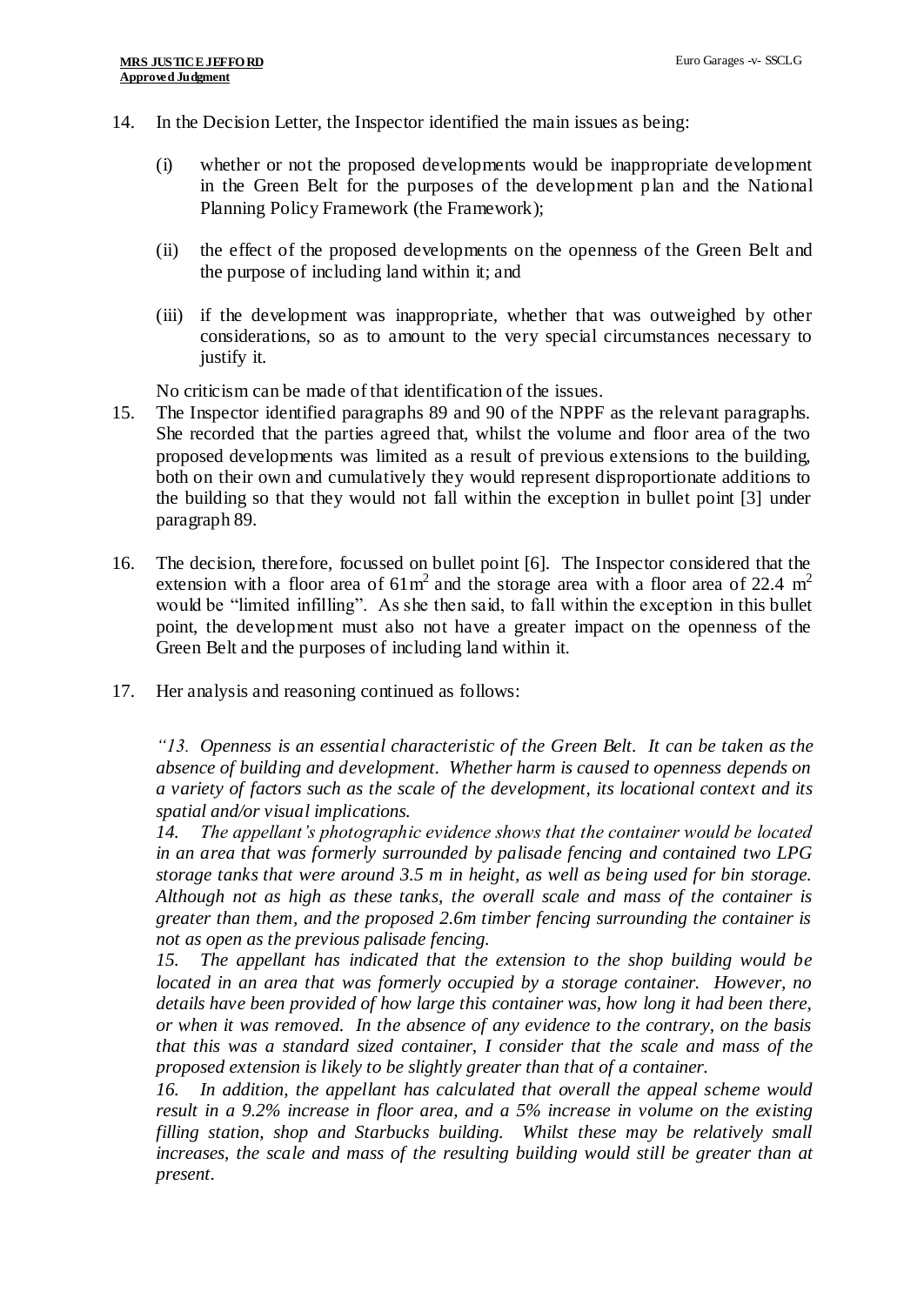*17. Overall, I therefore consider that the scale and mass of the proposals would have a slightly greater impact on the openness of the Green Belt than the site did previously. I accept that [the] proposals are, to a certain extent, screened by other development on the site and the boundary treatment to the rear. Nevertheless, whilst visibility can be a factor in considering the effect on openness, this does not mean that the proposals would not affect openness, as a lack of visibility does not, in itself, mean that there would be no loss of openness. Moreover, even a limited adverse impact on openness means that openness is not preserved.* 

*18. The purposes of including land in the Green Belt are set out in paragraph 80 of the Framework. As the proposals would be small additions to an existing building within a previously developed site, I am satisfied that the appeal schemes would not conflict with any of the purposes of including land within the Green Belt.*

*19. Therefore, although the proposal represents the limited infilling of previously developed site, and would not conflict with the purposes of including land in the Green Belt, it would still represent inappropriate development because it would have a greater impact on the openness of the Green Belt than the site does at present."*

## *Bullet point [6] and the interpretation of the policy*

18. Perhaps precisely because it is not a statute, bullet point [6] does not entirely make sense. A sensible reading requires the insertion of a few words so that the exception reads:

*"limited infilling or the partial or complete redevelopment of previously developed sites (brownfield land), whether redundant or in continuing use (excluding temporary buildings), which would not have a greater impact on the openness of the Green Belt and [conflict more with] the purpose of including land within it than the existing development."*

Not only is this a sensible reading but it accords with the wording used in bullet point [2] of paragraph 89 and in paragraph 90.

- 19. There are thus two limbs to this exception or two tests which the development must pass to fall within the exception to inappropriateness, namely (i) that the infilling must not have a greater impact on the openness of the Green Belt than the existing development and (ii) that the infilling must not conflict more with the purpose of including land within the Green Belt than the existing development. In the course of the argument before me, Euro Garages appeared to conflate these two. They are distinct elements and the Inspector was right to treat them separately and on the basis that to fall within the exception the development had to meet both tests.
- 20. So far as the second limb was concerned, the Inspector decided that the development did not conflict with the purposes of including the land in the Green Belt and no issue arises about this. The battleground, therefore, was the meaning of the "greater impact on the openness of the Green Belt" and whether the Inspector had properly interpreted that part of the exception and applied the appropriate test.
- 21. "Openness" is not a defined term but, in my view, it is clear in this context that it is openness of the Green Belt that must be considered not the site as such. That is not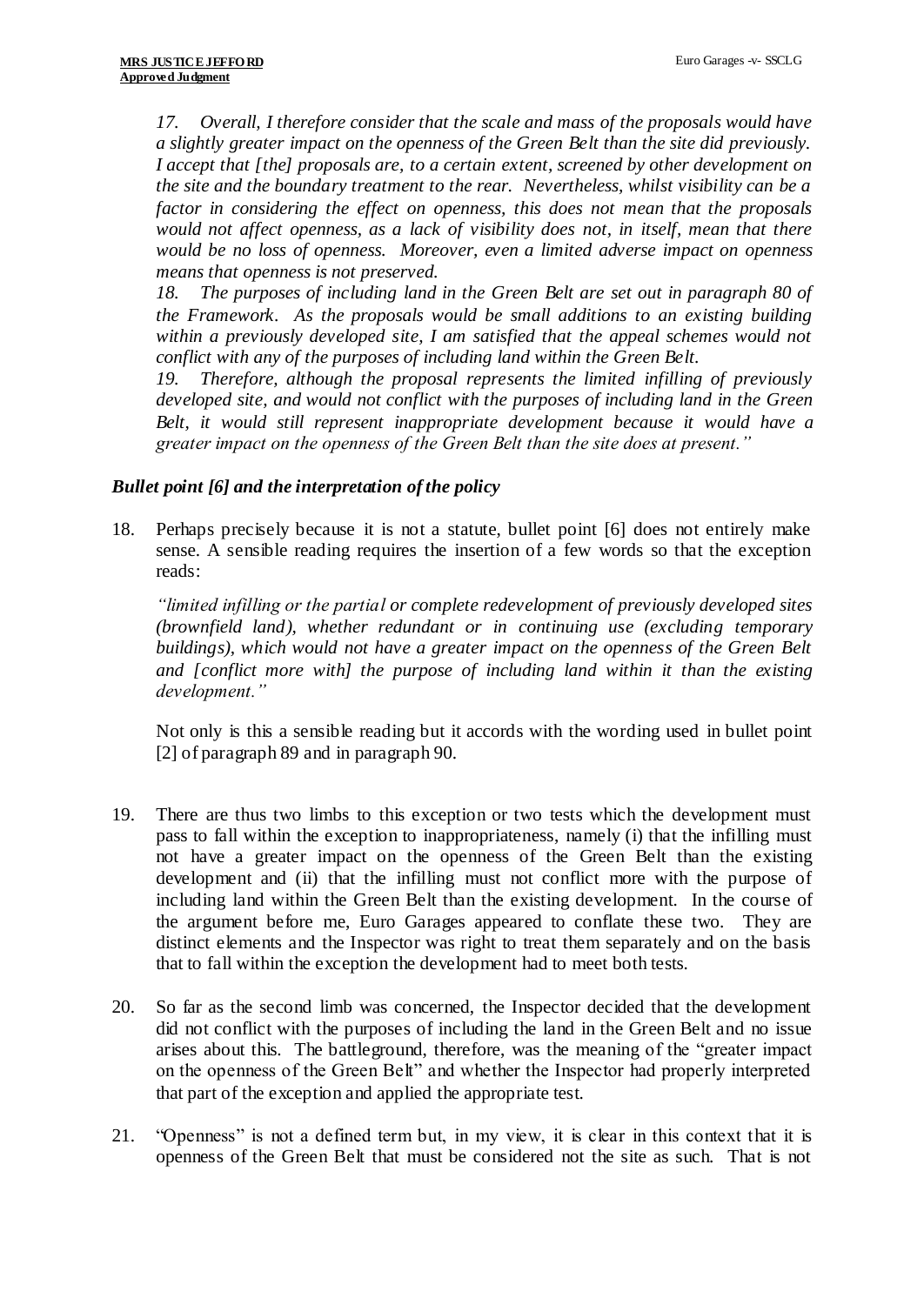merely the wording of the paragraph but must be the case because any infill would, almost by definition, have an impact on the openness of a site.

- 22. I trust that I will do no injustice to the further detailed submissions of Mr Leigh, on behalf of Euro Garages, on this issue, if I summarise them as follows:
	- (i) Firstly, it is submitted that for there to be "greater impact" there must be something more than merely a change. The answer to what is meant by that greater impact and what more is required is to be found in the decision of the Court of Appeal in *Samuel Smith Old Brewery (Tadcaster) v North Yorkshire County Council* [2018] EWCA (Civ) 489.
	- (ii) Paragraph 90 is concerned with other forms of development which are not inappropriate "provided they preserve the openness of the Green Belt". It is submitted that, although the wording is different in bullet point [6] of paragraph 89, it amounts to the same thing: if the openness of the Green Belt is preserved, there is no greater impact. Conversely, if the openness of the Green Belt is not preserved, there will be greater impact.
	- (iii) Given that the policy is not to be construed as a statute, one can conclude that greater impact occurs where the openness of the Green Belt is not preserved. In that context "preserved" does not mean not changed but means not harmed. So whether there is greater impact involves, in application, an assessment of the harm occasioned by the change.
- 23. I largely accept these submissions on behalf of Euro Garages. Firstly it seems to me that Mr Leigh is right to submit that, in the context of the exceptions under paragraph 89, for there to be a greater impact on the openness of the Green Belt there must be something more than just some change to the environment. In each of the instances under the bullet points, it is contemplated that there will be some change to what is presently there. But, despite that change, the openness of the Green Belt will be preserved (bullet point [2]) and/or there will not be a "disproportionate" addition or something "materially larger" (bullet points [3] and [4]). In the case of infill there will necessarily be a change to the scope of the build. So for there to be a greater impact there must be something more. That view is consistent with the decision in the *Samuel Smith* case to which I refer further below. Whether or not there is a greater impact is a matter of judgment.
- 24. I would not wish to decide, for all purposes, that the concepts of not having a greater impact on the openness of the Green Belt and of preserving the openness of the Green Belt are identical. Having said that, there is an obvious reason why the wording in differs paragraphs and bullet points differs. Where there is no existing development, consideration must be given to whether the development preserves the openness of the Green Belt. Where there is some existing development, the openness of the Green Belt has not been wholly preserved and there will necessarily have been some impact on the openness of the Green Belt already. It makes sense, therefore, to consider whether there will be a greater impact from the contemplated limited infilling. Asking the question whether there is any greater harm is one way of assessing the impact.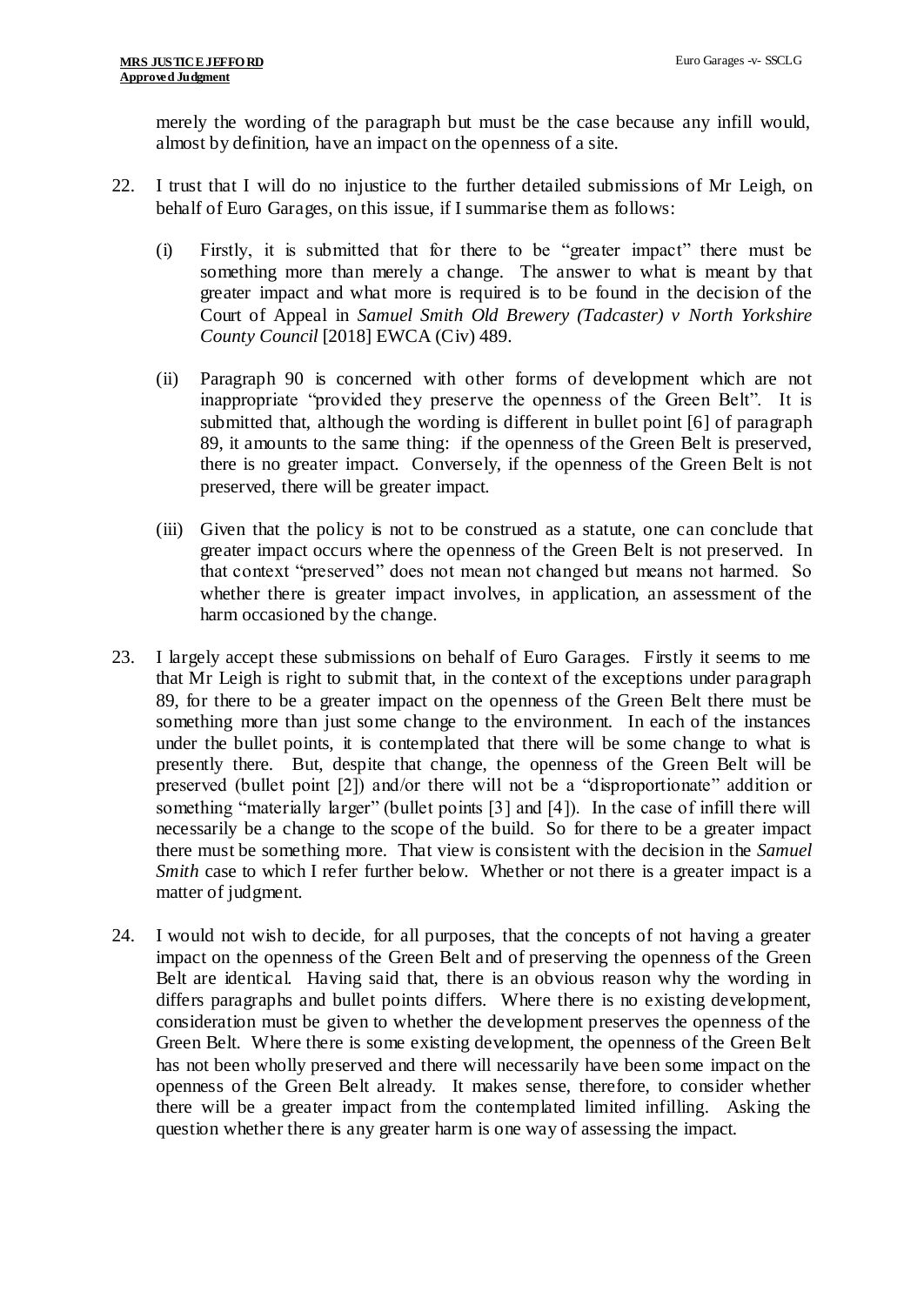- 25. However one expresses it, a judgment must be made as to whether there is greater impact on the openness of the Green Belt. It is a judgment that needs to be exercised.
- 26. On behalf of the Secretary of State, Mr Parker drew my attention to the decision of the Court of Appeal in *Turner v Secretary of State of Communities and Local Government* [2016] EWCA Civ 466. In that case, Sales L.J. described the concept of "openness of the Green Belt" as open-textured such that a number of factors were capable of being relevant. Visual impact was implicitly part of the concept of openness of the Green Belt. However, the openness of the Green Belt also has a spatial aspect and the absence of visual intrusion "does not in itself mean that there is no impact on the openness of the Green Belt as the result of the location of a new or materially larger building there" [at 25].
- 27. As I have said, Euro Garages placed reliance on the decision in the *Samuel Smith* case. The case concerned a challenge to the grant of planning permission for a significant extension to a quarry. The matter fell within paragraph 90 of the NPPF. The inspector's decision was, in part and in summary, challenged on the basis that, although she had considered the visual impact of the development, she had not done so when considering the visual effect on the openness of the Green Belt. At first instance, the court had rejected this challenge, relying on *Turner* as authority for the proposition that the inspector could take into account visual impact but was not obliged to do so. The appeal succeeded on this issue, the Court of Appeal finding that the inspector had taken too narrow a view of the concept of openness of the Green Belt and that she had failed to consider the visual impact of the development on that openness.
- 28. Euro Garages relied in particular on the following passages in the judgment of Lindblom LJ:

*"37. The concept of "openness of the Green Belt" is not defined in paragraph 90. Nor is it defined elsewhere in the NPPF. But I agree with Sales L.J.'s observations in Turner to the effect that the concept of "openness" as it is used in both paragraph 89 and paragraph 90 must take its meaning from the specific context in which it falls to be applied under the policies in those two paragraphs. Different factors are capable of being relevant to the concept when it is applied to the facts of a case. Visual impact, as well as spatial impact, is, as Sales L.J. said "implicitly part" of it. In a particular case there may or may not be other harmful visual effects apart from harm in visual terms to the openness of the Green Belt. And the absence of other harmful visual effects does not equate to an absence of visual harm to the openness of the Green Belt.*

*38. As a general proposition, however, it seems to me that the policy in paragraph 90 makes it necessary to consider whether the effect of a particular development on the openness of the Green Belt can properly be gauged merely by its two-dimensional or three-dimensional presence on the site in question – the very fact of its being there – without taking into accounts the effects it will have on the openness of the Green Belt in the eyes of the viewer. To exclude visual impact, as a matter of principle, from a consideration of the likely effects of development on the openness of the Green Belt would be artificial and unrealistic. The policy in paragraph 90 does not do that. A realistic assessment will often have to include the likely perceived effects on openness, if any, as well as spatial effects. Whether, in the individual circumstances sofa a particular case, there are likely to be visual as well as spatial effects on the openness of*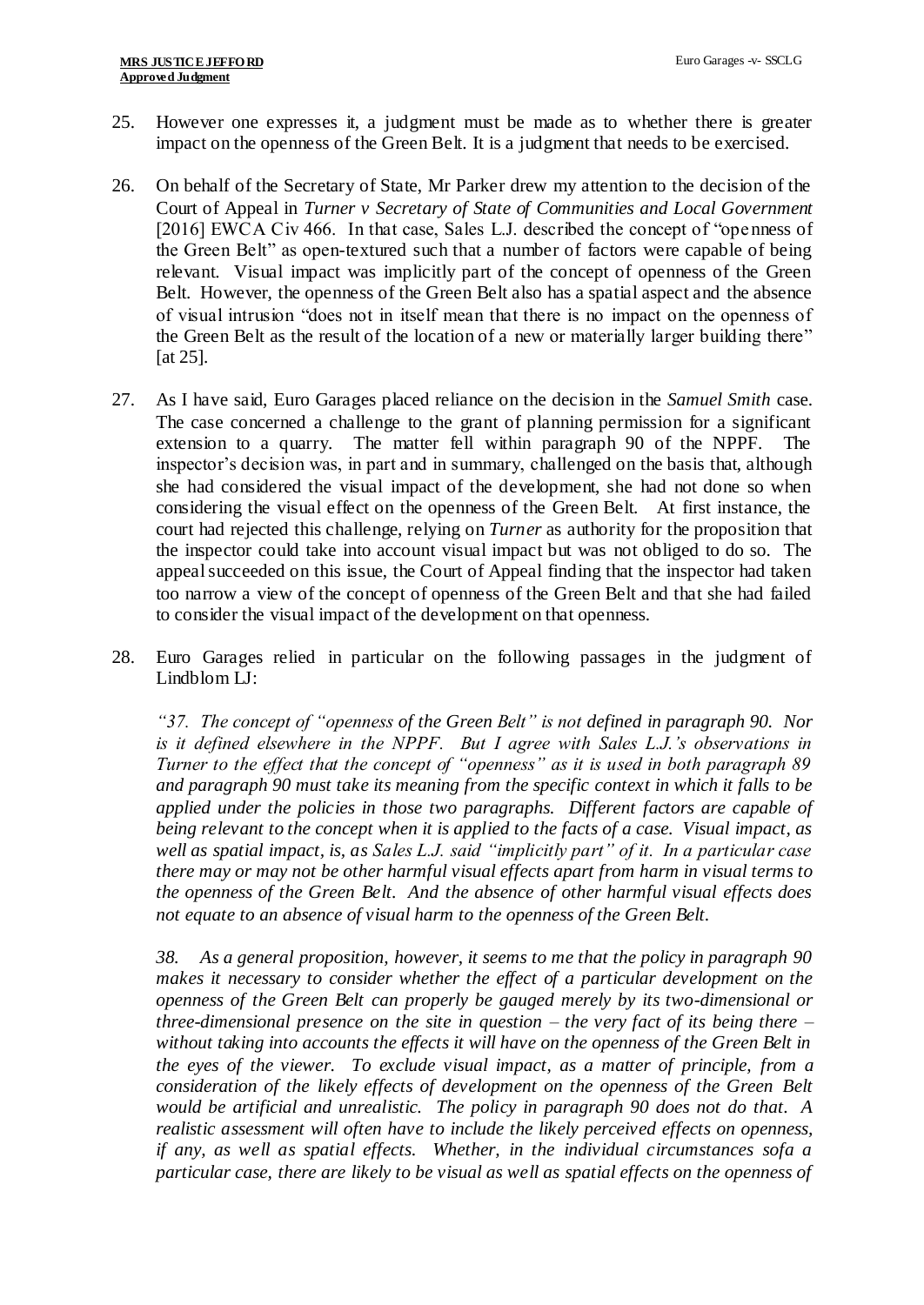*the Green Belt, and if so, whether those effects are likely to be harmful or benign, will be for the decision-maker to judge. But the need for those judgments to be exercised is, in my view, inherent in the policy.*

*39. The first part of the question posed by the preamble in paragraph 90 – whether the development would "preserve" the openness of the Green Belt – cannot mean that a proposal can only be regarded as "not inappropriate in the Green Belt" if the openness of the Green Belt would be left entirely unchanged. It can only sensibly mean that the effects on openness must not be harmful – understanding the verb "preserve" in the sense of "keep … safe from harm" – rather than "maintain (a state of things)" …. There may be cases in which a proposed development in the Green Belt will have no harmful visual effects on the openness of the Green Belt. Indeed, there may be cases in which development will have no, or no additional, effect on the openness of the Green Belt, either visual or spatial … But development for "mineral extraction" in the Green Belt, the category of development with which we are concerned, will often have longlasting visual effects on the openness of the Green Belt, which may be partly or wholly repaired in the restoration phase – or may not. Whether the visual effect of a particular project of mineral working would be such as to harm the openness of the Green Belt is, classically, a matter of planning judgment.*

*40. In my view, therefore, when the development under consideration is within one of the five categories in paragraph 90 and is likely to have visual effects within the Green belt, the policy implicitly requires the decision-maker to consider how these visual effects will bear on the question of whether the development would "preserve the openness of the Green Belt". where that planning judgment is not exercised by the decision-maker, effect will not be given to the policy. This will amount to a misunderstanding of the policy, and thus its misapplication, which is a failure to have regard to a material consideration, and an error of law."* 

- 29. It does not seem to me that this decision defines the meaning of "greater impact" or even of "preserving" the openness of the Green Belt but it supports the view, firstly, that a mere change in the current build is not sufficient to establish that there is a greater impact on the openness of the Green Belt. Put another way, whether the openness of the Green Belt is preserved, or conversely harmed, is not simply a question of whether something, which by definition has a spatial impact, is to be built. Further, the question of whether the openness of the Green Belt is preserved will generally involve an assessment of the visual or perceived impact. That is a matter of planning judgment but it is a matter that needs to be considered.
- 30. Mr Parker submitted that the decision in *Turner* should not be regarded as providing a check list of matters that must be considered by the decision-maker in order for there to be a lawful decision. I agree that there is not a check list and the mere fact that the decision maker does not recite a check list and his decisions on each item does not, in itself, invalidate the decision. However, I take Lindblom LJ in the *Samuel Smith* case to say that where the issue of openness of the Green Belt arises, the visual impact of a development will generally require consideration, and that should be the case whether there is likely to be a visual impact or there is no visual impact. On the facts of the *Samuel Smith* case, the court was concerned with a scenario in which the development was likely to have visual effects which had not been considered in the context of the issue of preserving the openness of the Green Belt but, in my view, if there is no visual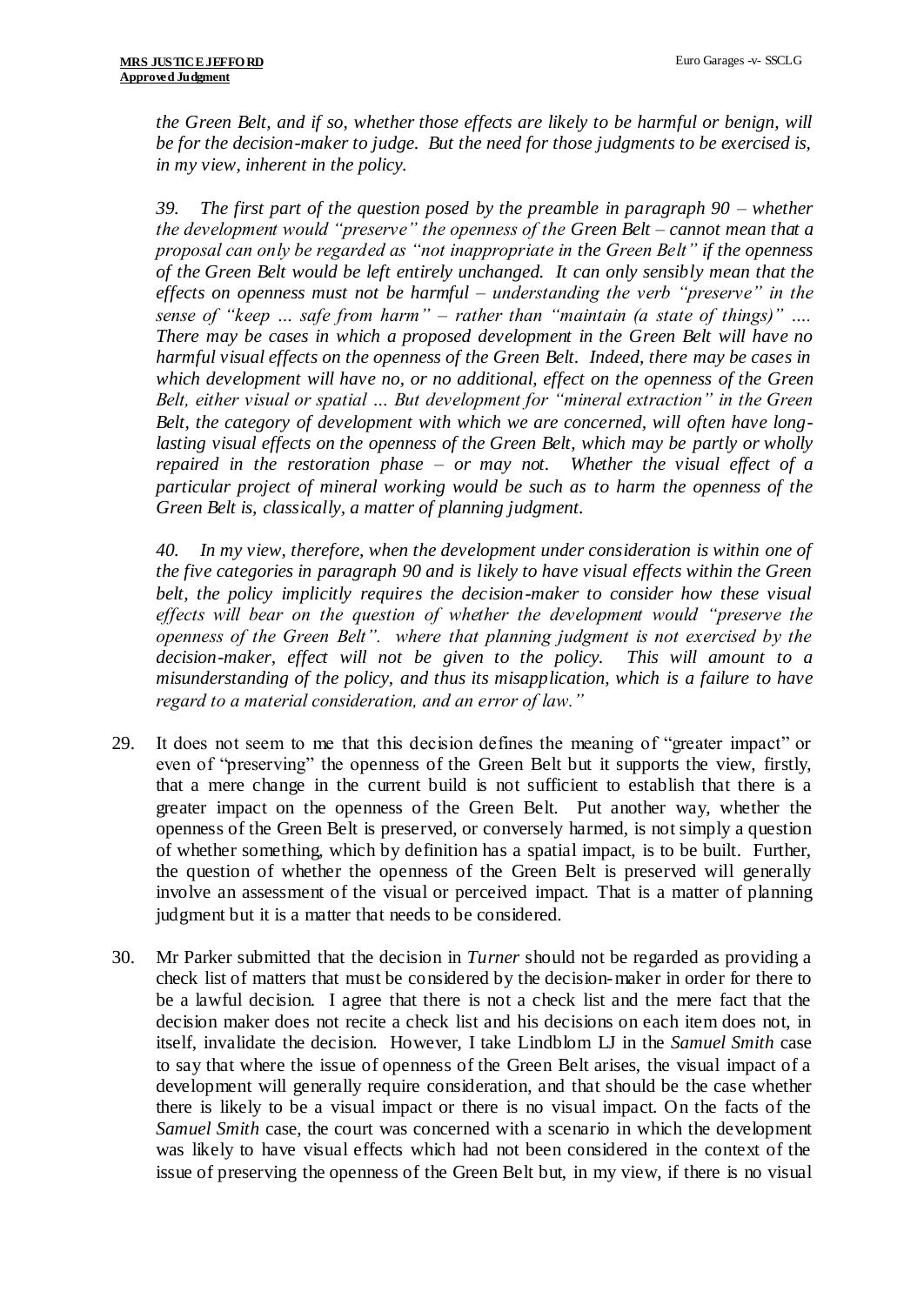impact that ought also to be a material consideration for the obvious reason that it is the less likely that the openness of the Green Belt will be harmed. That seems to me to be consistent with the references in the judgment of the Court of Appeal to the perceived effect on openness "if any" and to cases where the proposed development will have no, or no additional, effect on the openness of the Green Belt. This interpretation of the policy seems to me to be equally applicable to the issue of "greater impact" on openness under paragraph 89.

31. Pulling these points together, the policy requires the decision maker to consider and make an assessment, under bullet point [6], of whether the openness of the Green Belt is impacted or harmed by the proposals to a greater extent than that openness has already been impacted. That is an open-textured assessment and there is no check list to be gone through but, where openness of the Green Belt is in issue, visual impact, as well as spatial impact, requires consideration, subject to a margin of appreciation.

## *The approach of the Inspector*

- 32. It is entirely clear from the Inspector's decision letter, as set out above, that she properly identified the test that she should apply as to whether the limited infill in this case fell within the exception at bullet point [6] of paragraph 89. She properly identified that she should consider both whether the development was in conflict with the purposes of including land in Green Belt and whether the development had any greater impact on the openness of the Green Belt. She further, entirely properly, framed the issue of greater impact on openness in terms of harm and she rightly identified that whether there was harm might depend on a variety of factors including the scale of the development, its locational context and its spatial and/or visual implications (paragraph 13). The Inspector made no further reference to the scale of the development (other than in terms of its volume) or its locational context. That was entirely proper: there is no check list. She did, however, address both spatial and visual impact, exercising her judgment as to the relevant considerations.
- 33. So far as the spatial impact was concerned, the Inspector concluded that the scale and mass of the container was greater than the LPG tanks, although not as high, and the scale and mass of the extension was slightly greater than the previous container. Overall, she concluded that the scale and mass of the resulting building would be greater than at present, although there were relatively small increases.
- 34. Those conclusions appear in turn to have led to the conclusion in paragraph 17 of the decision letter that *"the scale and mass of the proposals have a slightly greater impact on the openness of the Green Belt than the site did previously."* The decision letter discloses no reasoning as to why these "relatively small" increases had a slightly greater impact on the openness of the Green Belt.
- 35. As I have indicated, Mr Parker reminded me that I should give the letter a "benevolent" reading rather than subject it to a close textual analysis and that I should bear in mind that it was written against the background of the parties' written representations and that it should be sufficient to allow the appellant to understand the Inspector's reasoning when read in that context. That does not, however, seem to me to assist the Secretary of State here because the written representations put squarely in issue Euro Garages' argument that the relatively small increase in floor area and volume did not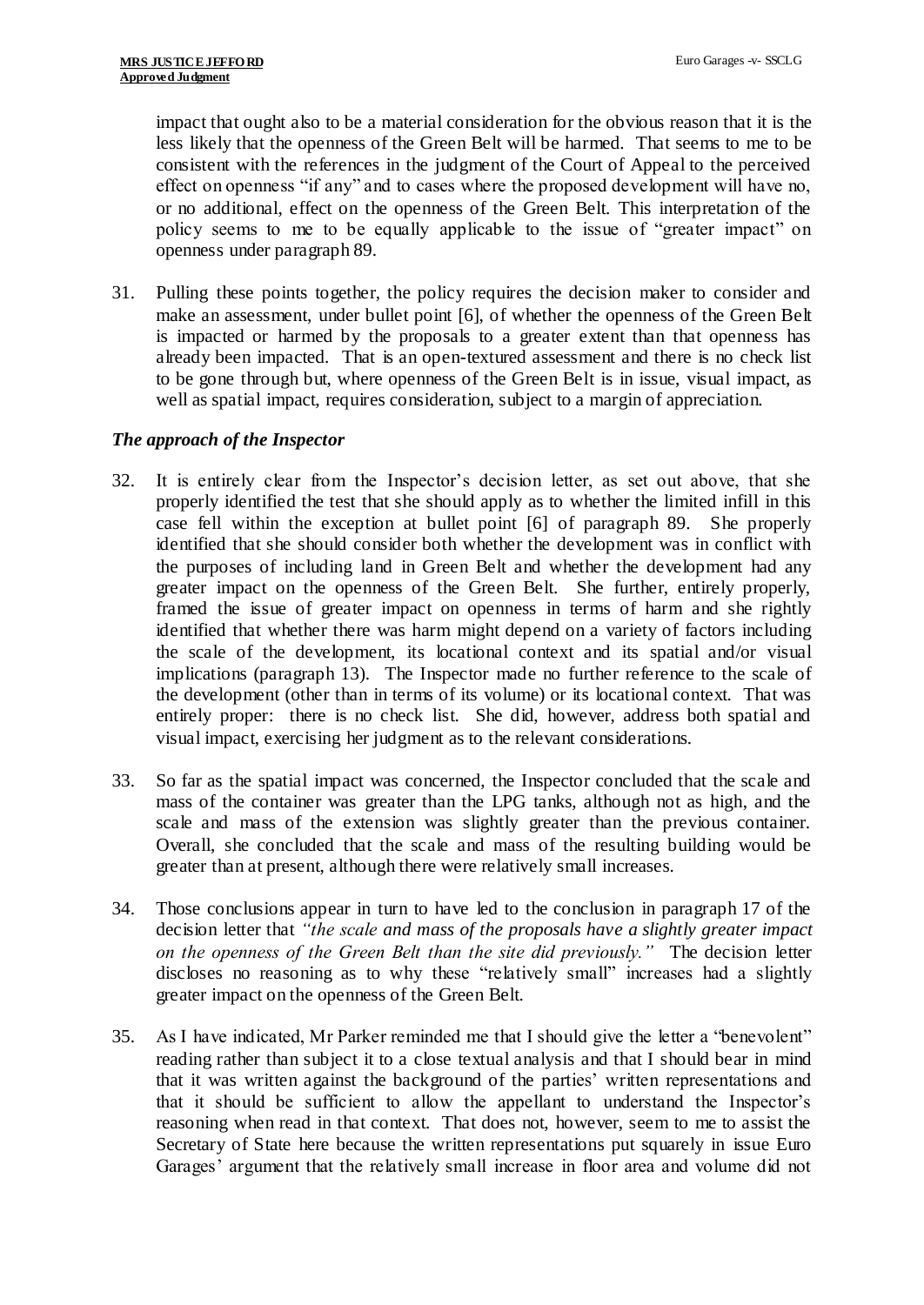have a greater impact on the openness of the Green Belt. Euro Garages identified the percentage increases in floor area and volume and argued that *"such an increase would not be regarded as having a material impact on the open character of the Green Belt …".* The Decision Letter provides no reasoning as to why the Inspector decided that it did.

- 36. It seems to me that the only basis on which the Inspector could have reached that conclusion was if she considered that the greater floor area and/or volume necessarily meant that there was a greater impact. The flaw in that reasoning is that any infill (however limited) would necessarily result in greater floor area or volume and it involves the assumption that any change would have a greater impact. As I have said, the concept of greater impact involves something more than that.
- 37. So far as visual impact of the development is concerned, this was expressly raised in the appellant's written representations. Visual impact was, at the very least, in the mind of the Inspector and referred to in the Decision Letter. However, the consideration that the Inspector gave to visual impact was less than clear.
- 38. Firstly, in paragraph 14 of the Decision Letter there is reference to the timber fencing around the new container not being as open as the previous palisade fencing. It is not at all clear whether that was a factor that the Inspector took into account but, if she did, then, looked at on its own, it seems to me that that involved a misinterpretation of the policy, in that it was concerned with the openness of the site and not of the Green Belt. There may, of course, be circumstances in which the replacement of an open fence with a solid structure could impact the openness of the Green Belt but here the open fence surrounded tanks and the solid fence surrounds a container (of lesser height) and it is difficult to see how there could be an impact on the openness of the Green Belt as distinct from the site itself.
- 39. Secondly, paragraph 17 of the Decision Letter also referred to visual impact. The Inspector referred to the fact that the development is, to some extent, screened and not visible. That implies that she considered there to be some visual impact. Despite that, the Inspector then said "a lack of visibility does not, in itself, mean that there would be no loss of openness." Read in context, that is a statement of principle and simply does not address the question of whether, in this particular case, the development (to some extent screened but to some extent visible) does or would have an impact on openness. If the sentence is to be read as meaning that the Inspector has concluded that the development has no visual impact, then the only matter she took into account was the spatial impact, which, as I have said, she appears to have approached on the erroneous basis that any change had a greater impact on the openness of the Green Belt.
- 40. The final sentence of this paragraph which reads *"… even a limited adverse impact on openness means that openness is not preserved"* might, on a benevolent reading, be taken to mean that the Inspector concluded that the development does have such a limited adverse impact visually but if that is what the sentence means, then it amounts to no more than a decision that because the development is visible, it has a greater impact on openness. That seems to me to disclose the same error of assuming that any change has a greater impact on openness.